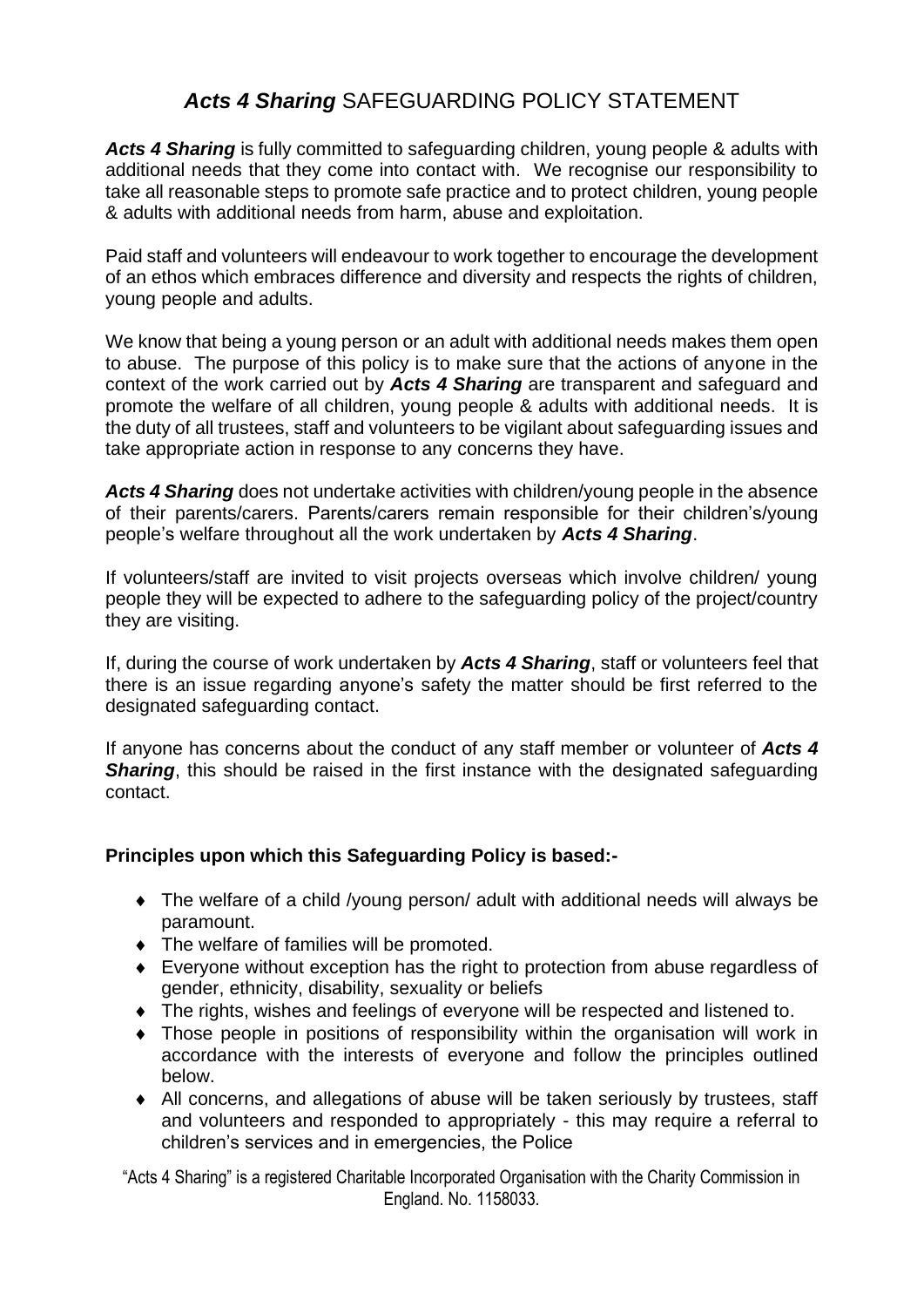## *Acts 4 Sharing* will**:**

- Ensure that all workers understand their legal and moral obligations to protect children/young people/vulnerable adults from harm, abuse and exploitation;
- Develop best practice in relation to the recruitment of all workers;
- Ensure that all workers understand their responsibility to work to the *Acts 4*  **Sharing** standards and procedures;
- Ensure that all workers understand their obligations to report care or protection concerns about a child /young person/vulnerable adult, or a worker's conduct towards a child/young person/vulnerable adult, to the organisation's designated person for safeguarding;
- Ensure that all procedures relating to the conduct of workers are implemented in a consistent and equitable manner;
- Ensure that the designated person understands his / her responsibility to refer any safeguarding concerns to the statutory agencies (i.e. Police and / or Social Services);
- Provide opportunities for all workers to develop their skills and knowledge particularly in relation to the protection of children/ young people/vulnerable adults;
- Ensure that parents/carers have, when requested, access to all guidelines and procedures;
- Endeavour to keep up-to-date with national developments relating to the care and protection of children/ young people/vulnerable adults;
- Respond quickly to any concerns;
- Ensure that all suspicions and investigations are kept confidential and shared only with those who need to know.
- No staff member or volunteer should be on their own with a child/young person.
- Keep a comprehensive, confidential record of all incidents.

## **What is child abuse?**

Child abuse can take many forms: it can be a deliberate act or an omission e.g. a lack of care. Abuse can be broadly defined in four categories:

**Physical abuse:** when children are hurt or injured by hitting, kicking, beating with objects or shaking etc.

**Sexual abuse:** when children are forced or persuaded into sexual acts or situations e.g. looking at pornography, being harassed by sexual suggestions or comments, being touched or forced to have sex etc.

*Emotional abuse:* when children are not given acceptance, love and approval. Instead they may be subject to constant criticism, blame, shouting and swearing, and be rejected by those they look to for affection.

*Neglect:* when children are not provided with the food, warmth, shelter, clothing, care and protection that they need. This can include a neglect of medical care, missing appointments and mismanagement of treatment etc.